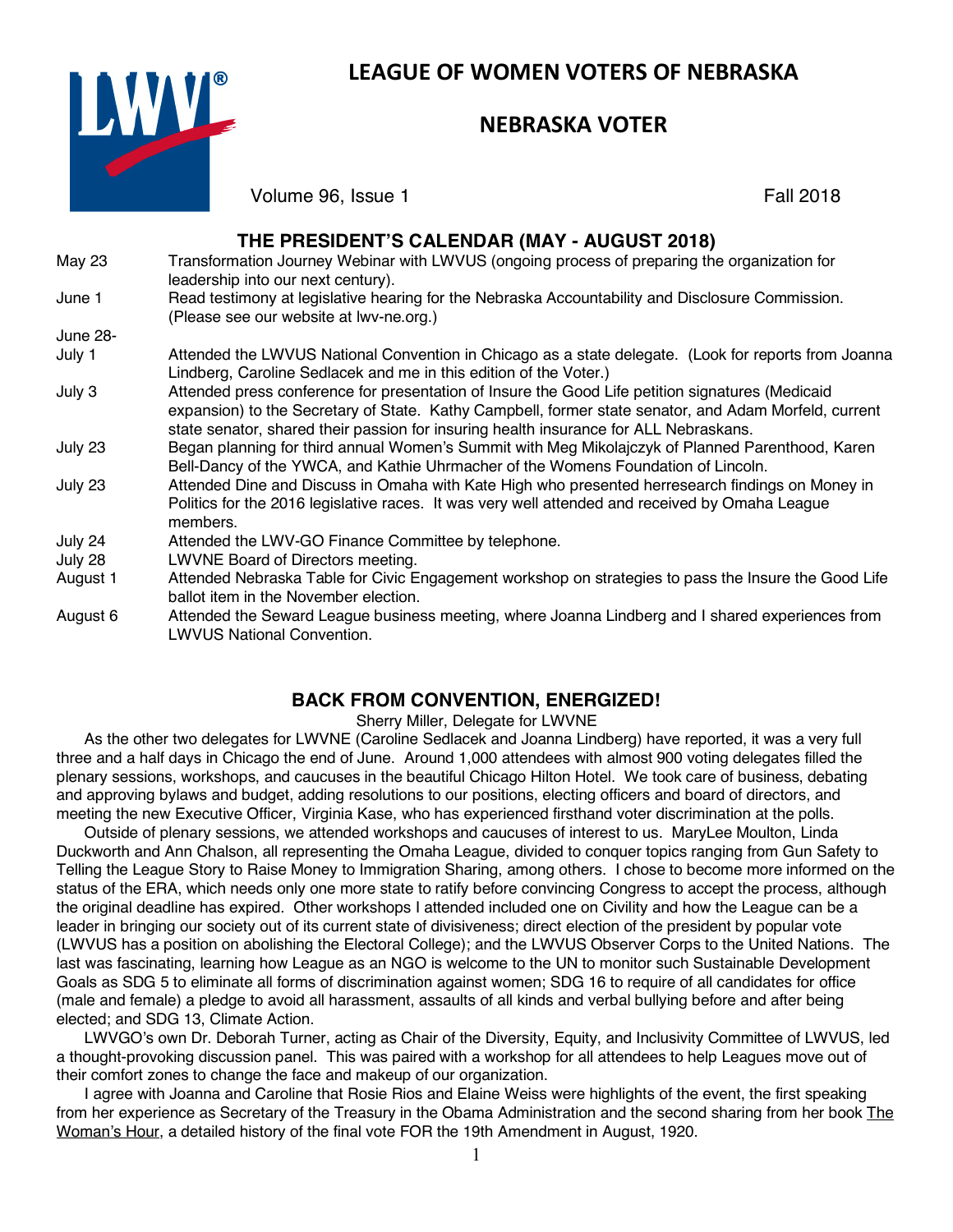It was energizing to meet and mingle with so many dedicated activists, to learn about all the many wonderful changes being made by Leagues across the nation, to put faces to staff members of LWVUS, to exchange contacts for future opportunities to interact with other leaders, to realize that business does need to be done, and to appreciate that our LWVUS president Chris Carson and her crew are indeed guiding all of us capably in a Transformation Journey to be ready to meet the challenges of the next 100 years!

### **REPORT OF 2018 LWVUS CONVENTION**

Caroline Sedlacek, State Delegate

Our Mission Statement: Empowering Voters. Defending Democracy.

Our Vision Statement: We envision a democracy where every person has the desire, the right the knowledge, and the confidence to participate.

Our Value Statement: The League believes in the power of women to create a more perfect democracy. (Adopted by the LWVUS Board of Directors)

One of the highlights of attending a convention is spending some time with other delegates from one's home state, networking with others met previously, and becoming acquainted with Leaguers from across the country. We were fortunate to meet our new LWVUS Board of Directors liaison, Melissa Currence who lives in Cincinnati, OH. The new CEO (previous title used was executive director) is Virginia Kase who was to begin her position with LWVUS on July 25th. She comes from her position of Chief Operating Officer of CASA and CASA in Action**,** which advocate for Latino and immigrant people in Maryland. An interview with her is in *Glamour Magazine* https://www.glamour.com/story/virginiakase-ceo-league-women-voters

This year, my first year at the LWVUS Convention, I served as a parliamentary aide at one of the microphones during the business sessions. I attended the Resolutions Committee meeting to learn more about how resolutions are approved or not approved for presentation to the delegates. I had been on the LWVUS 2018 Convention Bylaws Committee so was especially interested in how the delegates would vote on our proposed amendments. Workshops I attended were of interest although several were more for newer members or members who have not had much training or experience, such as in applying diversity, equity, and inclusion (DEI) which is also being focused on in other organizations. A tool kit for DEI is on the LWVUS website.

My report is on the business actions during Convention.

**Per Member Payment (PMP)** to LWVUS remains \$32/yr for 2018-2020.

**Program.** The *Impact on Issues* remains the same for 2018-2020 with the addition of The Campaign for Making Democracy Work® focusing on Voting Rights, Improving Elections, Campaign Finance/Money in Politics, and Redistricting.

**Resolutions.** I attended the Resolutions Committee meeting at which those presenting resolutions were heard. The committee voted to approve or not approve bringing a resolution to the delegates. In order to meet the requirements for approval the resolution is based on a LWVUS position, is a current legislative priority, is time sensitive, and requires federal government action. One resolution was not approved because it applied only to a state issue. One was not approved because it was already addressed in our *Impact on Issues*. One was not approved because it did not meet the four weeks deadline for submitting the resolution. There is an option if the issue has arisen within four weeks of Convention, and one resolution regarding gun control which had not met the deadline was approved.

Those that were approved and brought to the delegates who also adopted them were:

1.Make gun control, guns safety, and gun ownership limitations a priority in our lobbying efforts.

2. Support an emphasis on the ERA every year until ERA is ratified and becomes a U.S. Constitutional Amendment. Support efforts to remove the time limits for ratification of ERA. (The deadline was June 30, 1982)

3. Urgently reaffirms its long-held position that the Electoral College should be abolished.

4. Support efforts to price carbon emissions and evaluate all proposed methods on effectiveness to abate emissions and whether the method can be successfully implemented.

5. Reaffirm our commitment to the constitutional right of privacy as an individual to make reproductive choices.

6. Support a set of climate assessment criteria that ensures that energy policies align with current climate science.

**Bylaws.** The following proposed amendment was adopted by a 2/3's vote using voting cards.

1. The national board may withdraw recognition from any state or local League, or ILO for recurrent failure to-fulfill recognition requirements **follow League principles and policies.** Recognition may be withdrawn only **U**pon full investigation and after the League involved has had an opportunity to be heard by a committee of the national board**, the committee may establish conditions for continuation or the board may withdraw recognition.** Withdrawal of recognition shall require a three-fourths vote of the national board and shall become effective immediately. *Rationale: This amendment has two parts: 1. It sets expectations for League affiliates to consistently follow League principles and policies, not just adhere to requirements for recognition; and 2. It offers an alternative to withdrawal of*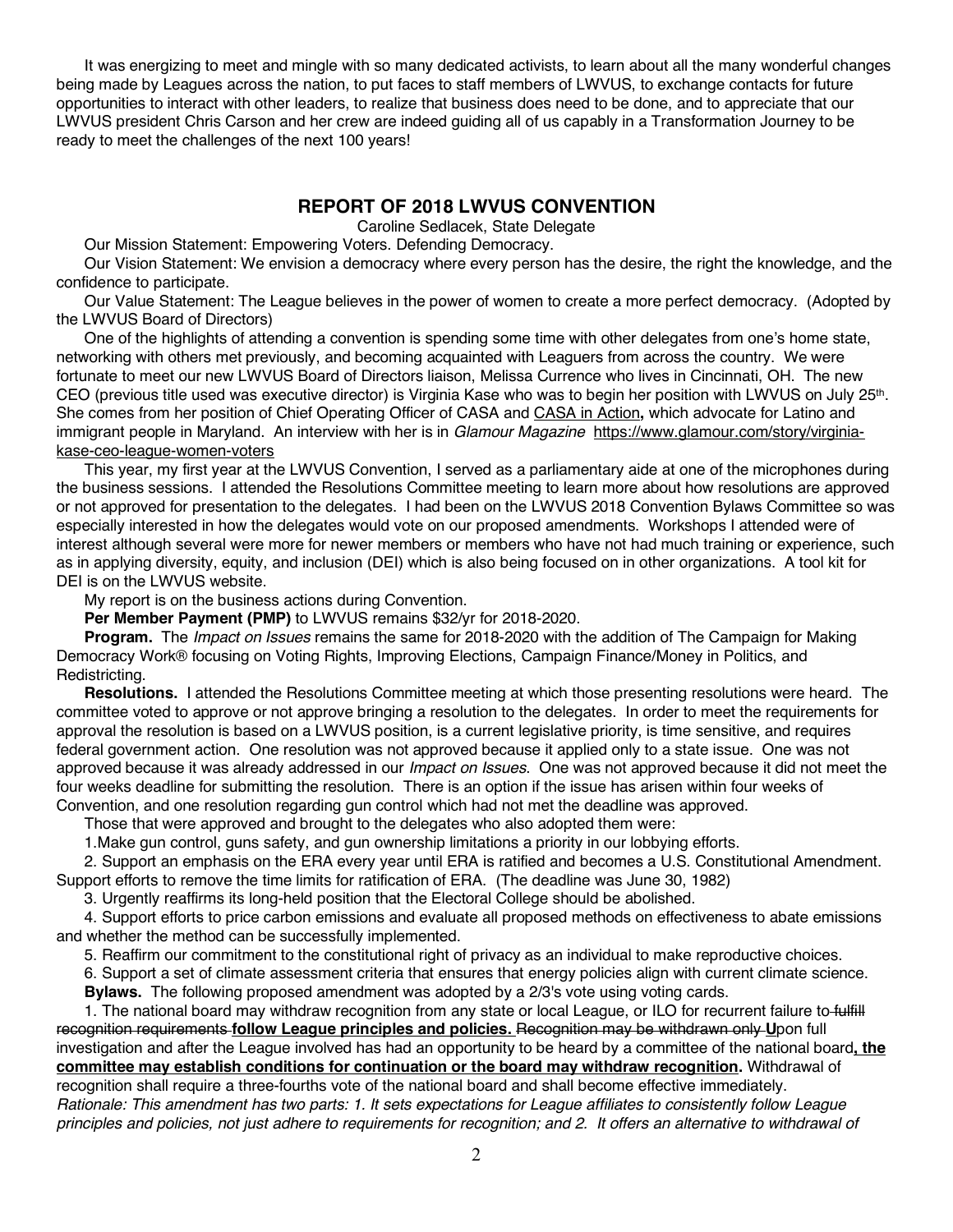*recognition to those affiliates that are not meeting that expectation, such as a mentorship program and/or corrective action plan.* 

2. A proposed bylaws amendment on Dissolution of leagues failed. *The rationale was in response to the number of local and state leagues that are organized as 501 ( c ) (3) entities. This amendment included a statement of following local, state and federal law.* The current bylaw remains that upon dissolution the funds of a state League go to LWVUS and local league funds go to the state league.

3. Adding **or the law** to the article on parliamentary authority passed - that *Robert's Rules* is the parliamentary authority not inconsistent with these bylaws **or the law**.

4. A proposed amendment that the board may amend the bylaws if such amendment is required **by law** failed. The bylaws as amended are on the LWVUS website.

I was appointed to the Convention Transcript Review Committee and will be doing that review in September.

# **LEAGUE OF WOMEN VOTERS NATIONAL CONVENTION Chicago, IL June 28 – July 1, 2018**

#### **Report from Joanna Lindberg, Delegate**

I was honored to attend the LWVUS convention! The keynote speakers were dynamic. The LWV Convention met from 7:30 am to 9:45 pm, with unbelievably long days, very similar to the tireless work of the Suffragists! I was proud to participate in the Immigrant Family Separation March joining 60,000 Chicagoans on Saturday. Equity, Diversity and Inclusion were the themes throughout the convention.

I was especially inspired by:

Rosie Rios, former Treasury Secretary under Obama and Elaine Weiss, author of *The Woman's Hour: The Great Fight to Win the Vote.* And an interview with the new LWVUS CEO: Virginia Kase. A single parent with work experience in social justice. Her speech in the opening plenary was passionate, starting with the story of her first-time voting (where her Hispanic foster mom was challenged to show proof of residence but Virginia, with a fair complexion and perfect English, was not) and ending with a passionate call to not back down in pursuit of a more perfect democracy.

#### **Caucus –** *Building League Leadership for the Future*

Young members and Shur Fellow coaches explored how to create a culture that values inclusion-flexible leadership and open communication.

1. New members expressed some of their frustration with harsh judging, critical, "League way" comments. Some new members want guidance with specific tasks. Others do well with the advice, "Do what you want as long as it smells good!"

Its best if leaders can say I am not the authority.

When discussing differences within LWV meetings use YES AND YES BUT cancels the idea. If limited time assign it to a committee rather than taking the whole board meeting.

2. Guidance: know the difference between generations.

Tone to use when communicating between generations. Best way to communicate is all ways...Facebook, social media, paper bulletins. Be more lighthearted in meetings and social media communication. Have young LWV members teach older members about technology to encourage the use of social media, which is the biggest form of communication in the young.

Chris Carson, LWVUS President Opening Address

100th anniversary fast approaching, we have much to do: Countering fake news Overwhelming threat to democracy Many new members Now have a unified database Must bring diversity equity, inclusion in all our work, always be aware of unconscious bias LWV's Suffragist Founder: Carrie Catt Chapman We are committed to those felons who don't have right to vote Puerto Rican's first time voting for president What is your super power? Power of women coming together all types!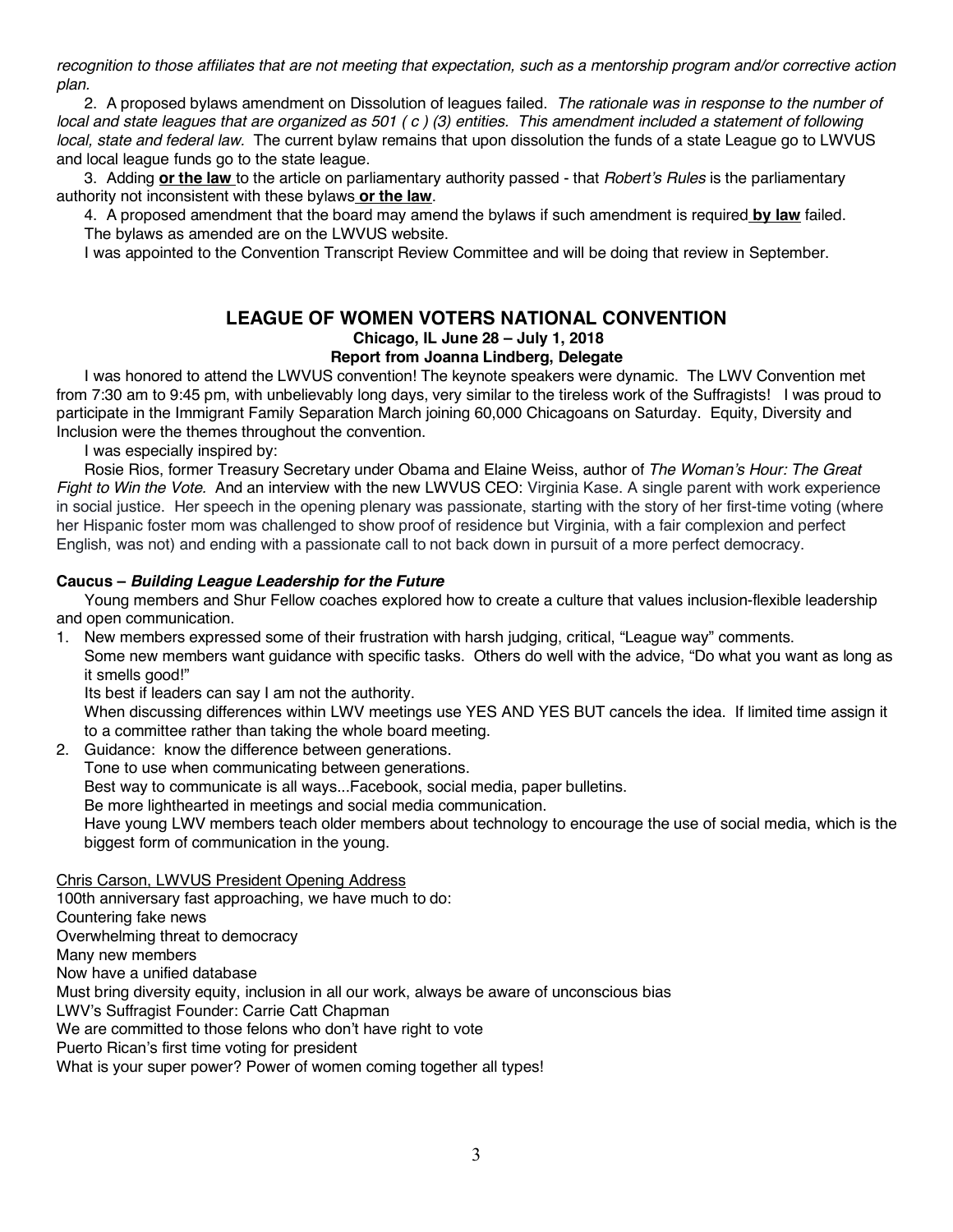### **High School Outreach**

Anchorage Alaska & story works Alaska, hired a youth coordinator FT, serves as a facilitator not a director to assure it is youth led:

7-15 students participate as leaders through the age 21

Video Alaska teen media.org Generation Z is 25.9% of Alaskans

Teaching students about rights & responsibilities in a democracy

Get an elected official to come, candidates forum

Mock election online in high school classes, involving 11,000 students

Discussions about truth & trust in journalism

Video: *"vote by mail, even can vote in your pjs"*

Belief statement: I run this country......I'm not just a servant.

Free food, make it fun

Los Angeles

LA has a fulltime LWV director helping

Teach 4-5 students to register peers by educating in American government class

Take photo of registering & get T-shirt

Gather information for their database: age, contact email, phone, & on Election Day call them from office with volunteers. Send text, did u vote, give hashtag with Facebook

Dearborn Heights Wisconsin

7 years of experience registering in the high schools annually, only in March

Highest concentration of Arabs in US

Volunteers love going to very diverse high schools! We try to reflect their community!

Collaborators: Work with Access a nonpartisan nonprofit & AKA sorority,

Milwaukee, WI

Experience of 3 yrs., resources available on their website

41 high schools, 4 coordinators, 3500 registrations a year!

Changed from paper to online registration so set up registration stations in the counseling off

Utilize the press to highlight the effort

90% sign a pledge card with phone, and they keep texting into college years

### **Diversity Equity & Inclusion: Diverse LWV members sharing their experience as a minority**

Dr Alfreda Brown, Diversity officer, Kent State and LWV member; Keesha Gaskins-Nathan, Program Director for the

Democratic Practice-US Rockefeller Brothers Fund

Diversity is the presence of difference

Why it's hard to go to meetings & be the only minority there, we are often the other

We are often interrupted--please listen

Or statements like "We really want to help your people" are not helpful

To increase diverse membership, reach out to minority communities

Attend community events in neighborhoods of color. It takes time to build trust

### **Rosie Rios, 43rd Treasurer of US: State of Women: Inspiring Future Leaders.**

Rosie was the first woman and first Latina to serve as US treasurer.

If you look at monuments you will not see real faces of women, you only see people like men on stamps & statues- women are invisible.

Gender images of brilliance are acquired early & have an impact on children's

interest. If children only see men being honored, more difficult to define themselves as brilliant.

If I can't see it, I can't be it. Women are invisible in children's textbooks, posters. Check out her project http://teachersrightinghistory.org

Examples of the invisibility of women: Look at statues in Public places:

23 men statues in Central Park, the only women are Mother Goose & Alice in Wonderland.

Thanks to fundraising by Rios, 2 women statues of Suffragists will be installed in Central Park to celebrate 2020 San Francisco: will do Maya Angelou.

US & Saudi Arabia are the only countries without women on paper currency.

Challenge to all Leagues: What are you doing 8-26-2020, the day we won the vote! Celebrate it, it is the one time we can showcase what women have done the last 100 years!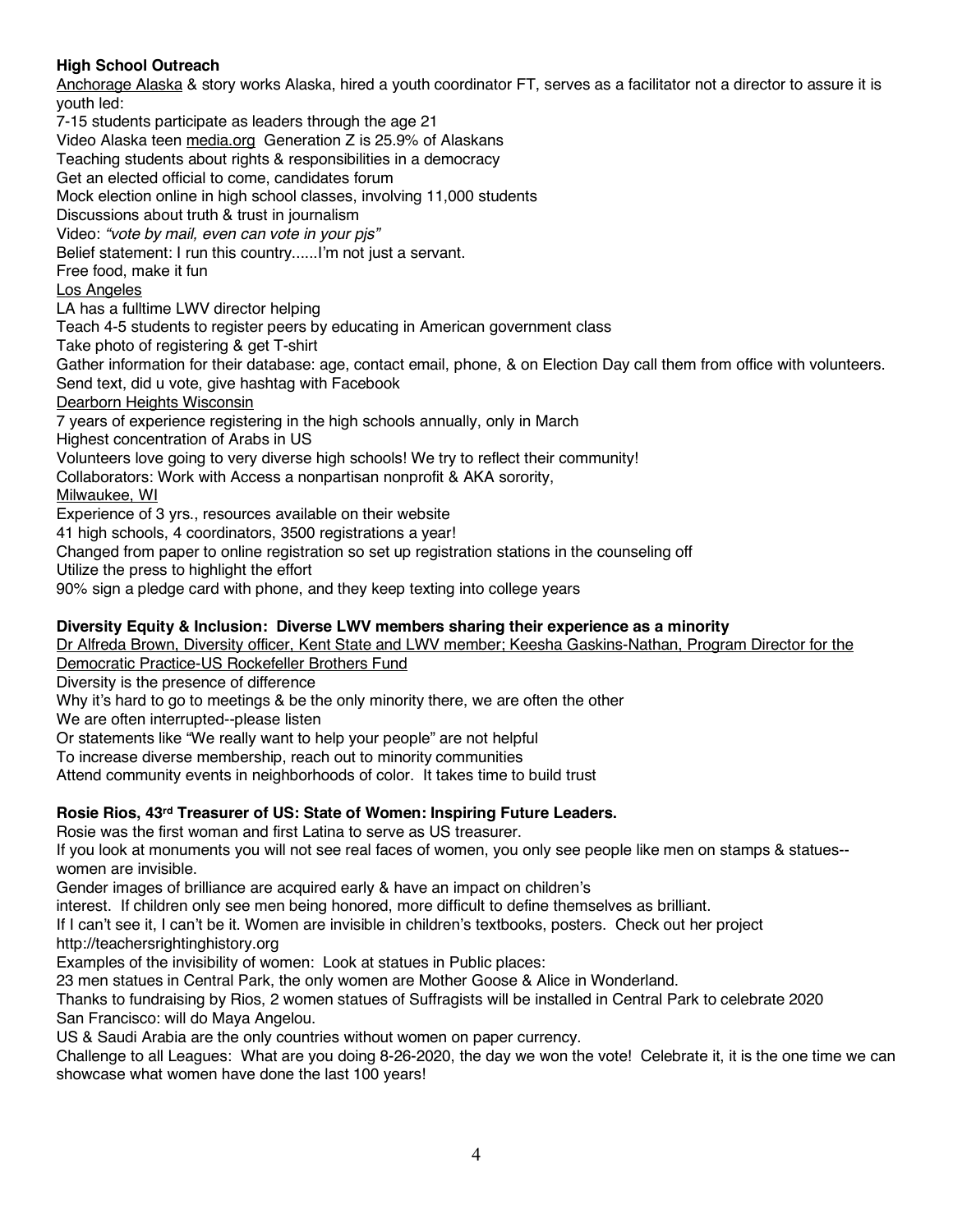#### **Elaine Weiss: Author of** *The Woman's Hour: The Great Fight to Win the Vote*

72-year struggle to get the vote--Tennessee was the last state needed to ratify the Voting Rights Amendment. The weeks leading up to the Tennessee vote were described as the "Suffrage Armageddon" per newspaper.

Every city had a pro & con suffragists newspaper.

The vote was clearly the emblem of equality.

Suffragettes was a demeaning term by the press. The correct term is Suffragists.

The author sources: Tennessee Historical Society & the Harvard Library Archives.

White supremacists opposed the bill because black women would be voting.

In desperation to get the bill passed, Carrie said more white women voting would help the white supremacists. Sadly, she did not stand up for her black sisters.

### **NATURAL RESOURCES DIRECTOR REPORT July 2018– Janece Mollhoff**

Update on COSTCO/Lincoln Premium Poultry chicken processing plant: groups that I am working with are continuing work to limit the scope, density, and concentration of Chicken CAFO's that will be associated with the Lincoln Premium Poultry operation in Fremont. LPP has not yet contracted with enough growers for their increased operation, so they are going further outside their original area for CAFO contractors. There are several that were protested in Washington County, and now one is proposed in Lancaster County near Denton. This permit will be before the Lancaster County Planning Board on August 15<sup>th</sup> and will only go to the Lancaster County Commissioners if the decision is contested, which it surely will be, either by neighboring landowners or by the investors who want to build them. LWVLL Board sent a letter in opposition to the Lancaster County operations. The Governor announced a few weeks ago that the entire \$900,000 budget for 2019 upgrades to roads through NDOT will be in the Fremont area to help with the truck traffic. So, all Nebraskans are now paying for the infrastructure needs of this operation. The following is a draft letter if anyone wants to weigh in.

"I support clean drinking water for all Nebraskans and believe that measures should be in place to protect water from contamination and pollution. It is your duty to consider specifically nutrients such as nitrates and phosphorus, as well as human and veterinary pharmaceuticals and hormones, airborne ammonia and vector borne diseases. In other areas of the country where the founders of Lincoln Premium Poultry (LPP) have operated, the increase in these contaminants have polluted the Chesapeake Bay area. They say this will not happen in Nebraska, but we have no proof, so without protections in place, Lancaster County is at risk. Fifty years ago, we did not know the effects of overapplication of fertilizer and intensive irrigation, and now Nebraska has the 5<sup>th</sup> worst nitrate contamination in the U.S. We can't add any more risk to our waterways.

"We all care about water quality: the folks who will run this operation drink the same water as the rest of the county. But they also ignore the fact that high nitrate levels in water are directly correlated with highly concentrated feeding operations along with high levels of fertilizer application and irrigation. Hastings paid \$46 million for de-nitrification of their city water. Can cities and private household well owners in Lancaster County afford the same?

"Make no mistake, this is not conventional agriculture, it is an industrial plant that will have chickens trucked in by the semi-load, feed trucked in by the semi load, chickens and waste trucked out by the semi load, composting manure stored in open sheds that are covered, but not enclosed. What happens when they put all that manure on their fields then we get one of those 6 to 10-inch rains that we have seen several times in the past two years? You will see algal blooms and nitrate levels rise along with risk of fecal contamination.

"The Lancaster County Commissioners have the authority and the responsibility to limit the density, scale, and location of all new CAFO's including these industrial chicken production units. When the plant in Fremont was first proposed, they planned for 250,000 chickens/day; now their goal is 375,000/day. Initially, LPP said that all barns would require permits; now pullet barns will be exempt. In the beginning, they required 400 growing facilities; now they need 500. That is the only reason they are in Lancaster County; because they could not get that density in counties closer to Fremont. Initially, LPP estimated 4 barns per site; now they need 8-12 barns per site to meet production goals. This is an industrial operation, not farming, and this one CAFO will be the first of many if you do not put protections in place for dust, odor, diseases borne by dead chickens, and strict rules about transport and application of manure to fields not in direct proximity to the buildings.

"If you do not put protections in place, do not expect that the DEQ will be able to mitigate any problems that arise. DEQ had a 2% budget cut last year and another one this year with 500 new barns to inspect. They respond primarily to complaints and after the fact contamination. By then it is too late.

"County Commissioners must make zoning and permitting decisions that limit the scale, concentration, density, proximation to residential areas, and areas already high in nitrates. You can require controls on odor and storage dead birds and waste which will only be applied to fields once a year. You can help to avoid the slow but steady creep of nitrates into our water."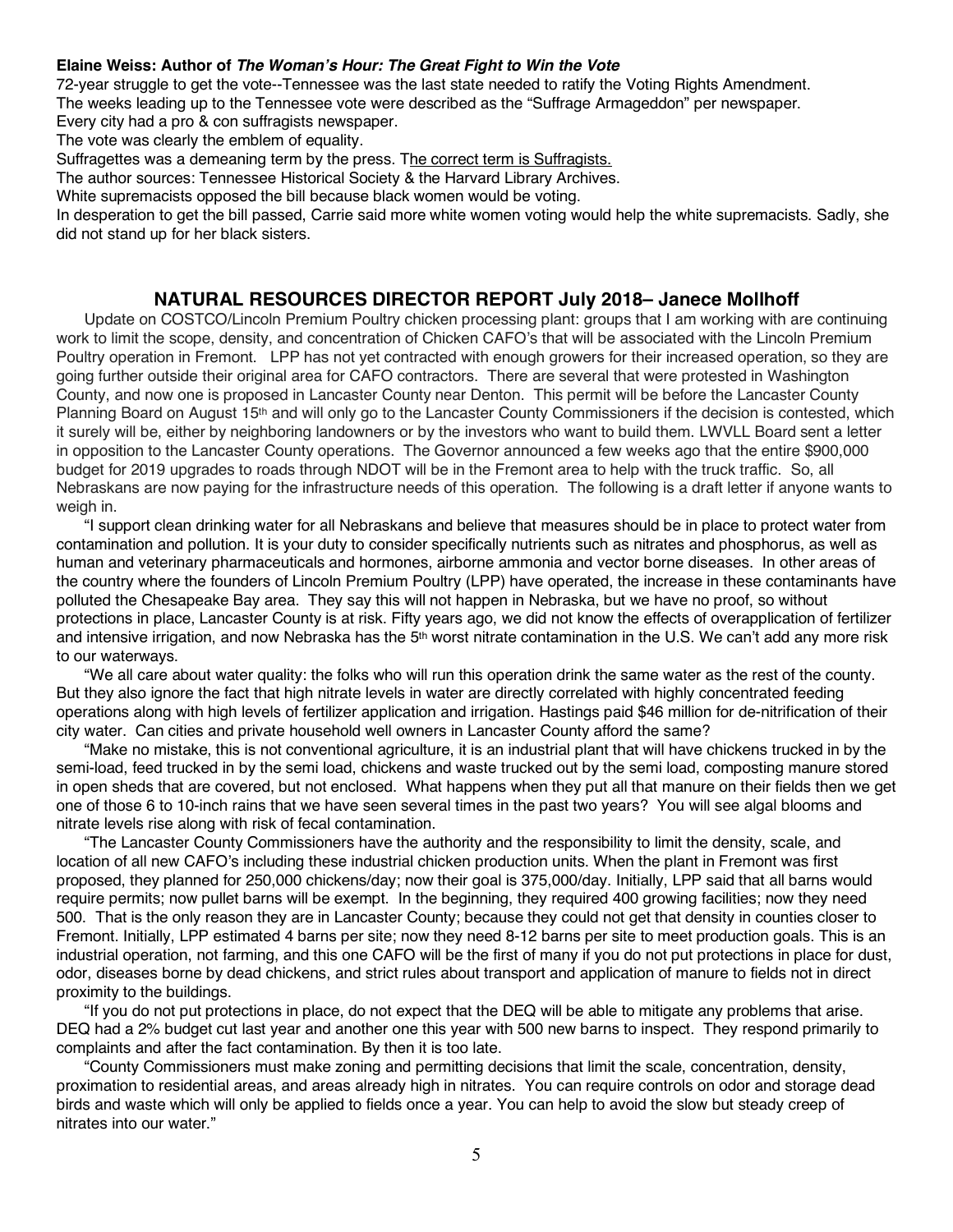### **REPORT FROM LWVUS LOBBY CORPS VOLUNTEER SUE WORDEN**

Sue Worden, who is a League member in the DC area, represents LWVNE with visits to our federal representatives on behalf of the League. Her most recent visits with staff for Senators Sasse and Fischer yielded the following results, when she presented four questions to ask the Supreme Court nominee Kavanaugh.

- 1. Is voting rights enforcement a vital component of our representative democracy or can limitations be justified under our Constitution?
- 2. What is the role of the federal courts in ensuring the U.S. conducts a full count of every person in the country every ten years?
- 3. Do procedural issues (e.g. legislative deadlines) take precedence over the spirit of legislative action to constitutional amendments, such as the Equal Rights Amendment?
- 4. What is the role of federal courts in protecting our system of checks and balances so that no one branch of government can dominate the others?

The staffers responses: Senator Fischer's Legislative Assistant indicated the questions were important ones but made no commitment for the senator to ask them. Senator Sasse's Chief Counsel assured Ms. Worden that the senator wants a detailed discussion on many issues and Sasse is very interested in the 4th question for the nominee in particular. She asked the Counsel to urge the senator to ask that question.

### **NOMINATING COMMITTEE REQUEST**

Do you want to be more involved in the League of Women Voters of Nebraska? Now is the time to prepare to make your voice heard in being active at the state level**.** The Nominating Committee is accepting suggestions for nominations for officer and director positions for 2019–2021. The term begins at the end of the Annual Meeting on April 27, 2019, and ends at the conclusion of the 2021 Annual Meeting.

If you are a current LWVNE officer or board member who wishes to continue serving, or a member who would like to be considered for one of these positions, please contact the **Nominating Committee Chair, Katie Wadas Thalken** at kwadas@gmail.com or (402) 305-6705. According to the bylaws "suggestions for nominations shall be sent to the chair of the Nominating Committee at least two months before the Annual Meeting" which will be by February 27, 2019. Any member may send suggestions to Katie. Local Leagues are requested to suggest nominees.

### **The committee will begin working this fall so please submit suggestions early.**

The Nominating Committee members are:

- Paula Eurek
- Amy McGaha
- John Else
- Janece Molhoff

#### **LWV-NE Positions**

Officer Positions: president, secretary, treasurer, VP action, VP membership On-board Directors: education, government, health care, natural resources, social policy, and voters service

Off-board Directors: energy, government, *Voter* editor

• Off-board members are appointed by the board of directors at the summer board meeting, considering suggestions from the Nominating Committee.

There is flexibility in on-board and off-board director status, depending on an individual's ability to attend the quarterly board meetings; on-board directors (plus officers and liaisons) are the voting board members.

Also, on the slate will be a Nominating Committee chair and two members from the League membership and who are not officers or on-board directors. Suggestions are requested for those as well.

Brief job descriptions of the president, secretary and treasurer are given in the bylaws which can be accessed on the LWVNE website (www.lwv-ne.org).

The action vice president leads LWVNE lobbying action. She or he registers as a LWVNE lobbyist, obtains the list of bills introduced in the Legislature, identifies bills of importance to League and presents them to the Board of Directors, contacts Nebraska Senators concerning issues, testifies at public hearings, provides copies of testimony to the Nebraska Senators, President of LWVNE, and the Board of Directors, and provides information about testimonies and lobbying to LWVNE membership via the *Voter*. The action vice president chairs the Legislative Day committee.

The membership vice president oversees statewide membership recruitment efforts, encourages member-at-large membership throughout the state, explores possible new local leagues, and maintains member-at-large data with LWVUS.

Each director reports to the board activities and concerns, advocates for League program and priorities, and informs members through the *Voter.* On- and off-board directors are expected to prepare and present testimony on bills pertinent to their issue area.

Send your suggestions in to Katie at kwadas@gmail.com now!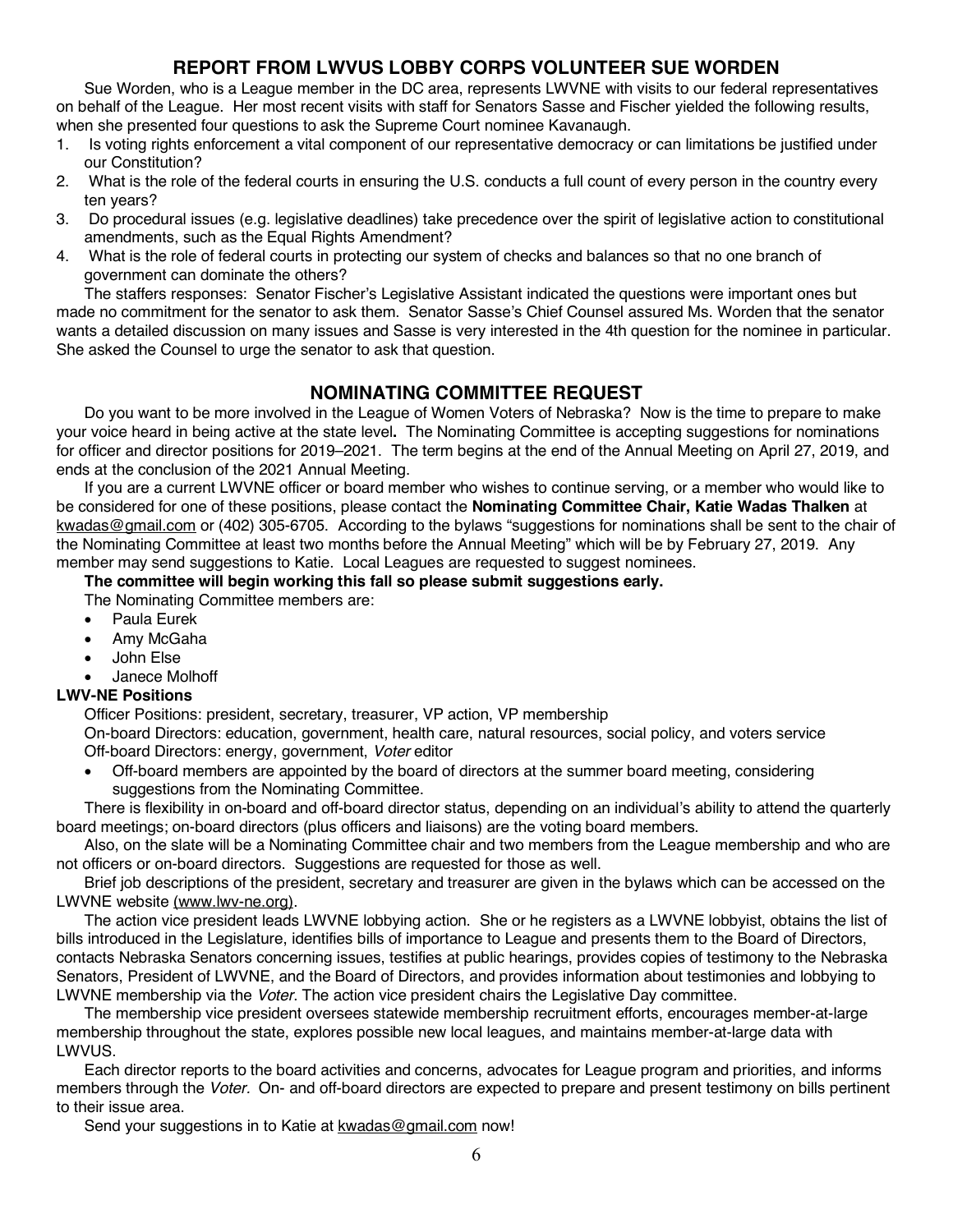### **VOTE TO INSURE THE GOOD LIFE CAMPAIGN (MEDICAID EXPANSION)**

On August 1, Sherry Miller represented LWVNE at a strategy workshop to be sure this vital ballot issue is passed in November. The number of signatures far outnumbered the minimum required to get it on the ballot. While a court challenge has been filed against ITGL, Nebraska Table for Civic Engagement and its member groups are forging ahead to educate and rally voters across the state. Advocates from OTOC, Heartland Workers Center, Center for Rural Affairs, Planned Parenthood of the Heartland, Nebraska Appleseed, ACLU, Brain Injury Alliance, and MAHA, among others, brainstormed and pledged to finally make Medicaid Expansion happen! LWVNE efforts will include educating the public via social media messages, posting the ballot language on VOTE411, distributing information at events, and engaging friends, neighbors, family and colleagues to support ITGL.

#### **Many thanks to League members who got out there and collected signatures!!**

### **WOMEN'S EQUALITY DAY - AUGUST 26**

**Women's Equality Day** is celebrated in the U.S. on August 26th to commemorate the 1920 adoption of the Nineteenth Amendment to the Constitution. The Amendment prohibits the states and federal government from denying the right to vote to citizens of the U.S. on the basis of sex. It was first celebrated in 1973 and is proclaimed each year by the U.S. President, ever since Richard Nixon issued a proclamation. On August 2, 2016, President Obama's Proclamation read in part: "Today, as we celebrate the anniversary of this hard-won achievement and pay tribute to the trailblazers and suffragists who moved us closer to a more just and prosperous future, we resolve to protect this constitutional right and pledge to continue fighting for equality for women and girls." **Be proud to be a member of an organization dedicated to those ideals.**

### **IN MEMORIAM**

LWVNE notes the passing of a long time member and friend of the League of Women Voters of Lincoln-Lancaster County, Howard Ottoson. Dr. Ottoson served in the capacities of professor of agricultural economics, dean of the College of Agriculture, and Executive Vice President at UN-L before retirement. In the 1990's Dr. Ottoson played an integral role in the committees which updated the League's longstanding position on Water, promoting wise use and care of water in the public interest; and a study on County Government structure. Both positions can be found on the LWVNE website at lwv-ne.org under LWVNE Program on left side.

LWVNE is sad to note the passing of Anita Fussell, Lincoln League member who served as a coach for the Omaha League on the LWVUS Membership Leadership Development Team for Nebraska. Her career as the religion editor at the Lincoln Journal spanned 13 years from 1972 to 1985. In an interview in a March, 2017 article on Women's History Month, Anita said "she was an anomaly among women with her career choice." She will be missed as a caring, interested MLD coach.

### **EDUCATION REPORT by Director Mary Ann Sturek**

The August 2018 issue of the National Education Association's TODAY for NEA-Retired Members outlined ten challenges facing education today.

- 1. Where's the Money? \$11,000 is the average spent per year per student nationwide. \$1,200 is the amount less received by the highest poverty districts. \$2,000 is the amount less received by districts servicing the largest numbers of students of color. Generally, this is due to public schools funding having been cut all over the country after excessive and reckless tax cuts. "Public education has been a pathway out of poverty for families, but that pathway is blocked when schools are unable to offer a decent education."
- 2. Keeping School Safe "A 2018 survey by the Pew Research Center conducted two months after this year's February school shooting in Parkland, Florida showed that 57% of U.S. teenagers are worried that a shooting could take place at their own school. One in four is *very worried* about the chance." Fortunately and perhaps ironically, this has resulted in a nationwide student movement to push for honest discussion and plausible solutions, such as gun policy proposals focusing on mental illness. Educators nationwide have rejected the idea of arming teachers and school staff as an answer and the idea that more weapons would save student lives.
- 3. The Pressure Is On "The causes and convergence of teacher and student stress has been a growing concern over the past decade . . . Teachers need adequate resources and support in their jobs in order to battle burnout and alleviate stress in the classroom. If we do not support teachers, we risk the collateral damage of students." Again, lack of properly funding education makes it impossible to implement programs such as more one-on-one time with counselors and psychologists. Discussions over policies regarding homework, class schedules, and later school start times may result in appropriate changes.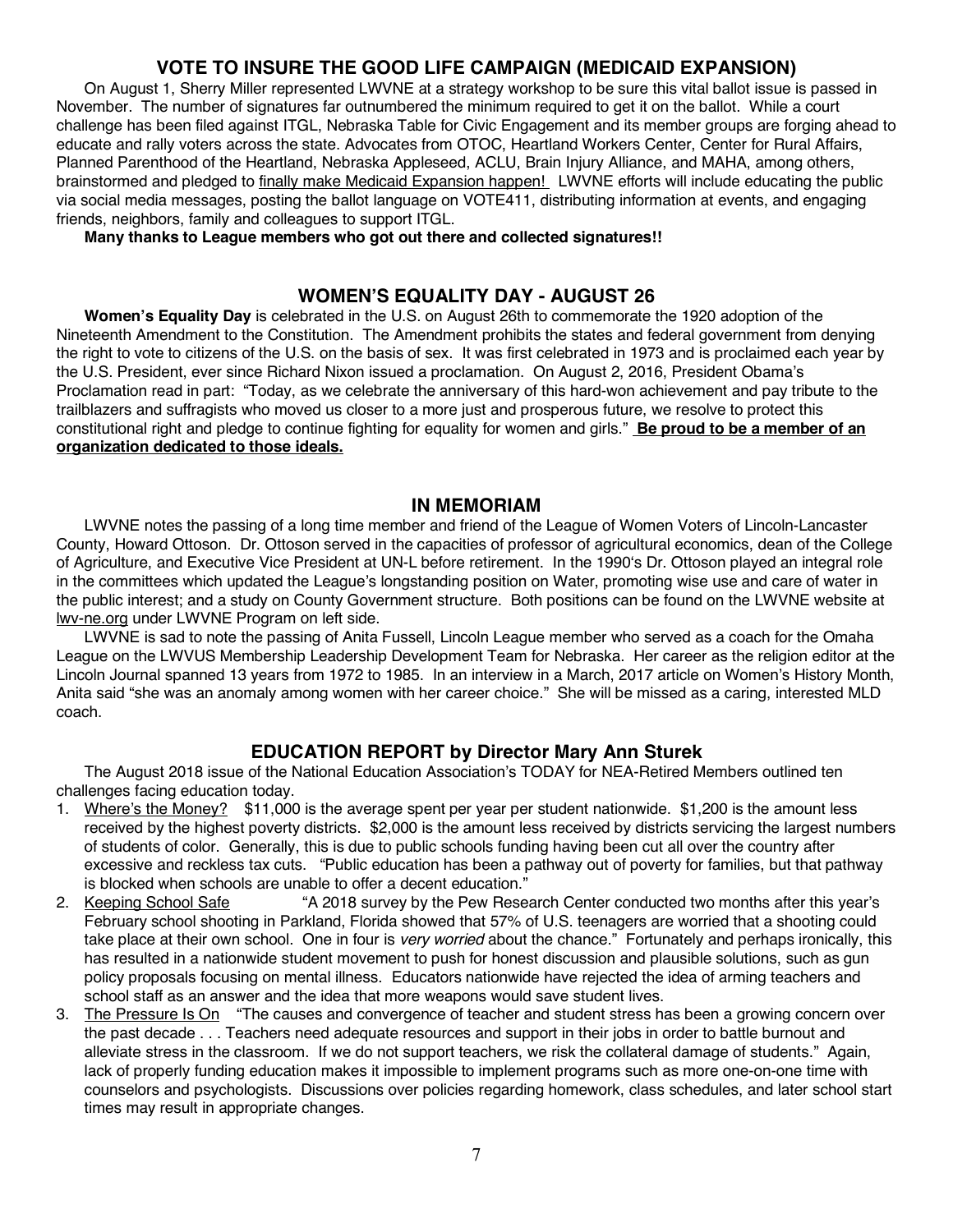- 4. A Better Way Forward on Discipline According to Robin McNair, the Restorative Practices Program (RJP) coordinator for Prince George's County in Maryland, "When you look beyond behavior, when you truly look at the person behind the behavior, you'll often find a cry for help . . . Rather than casting out students after wrongdoing, RJP seeks to reintegrate them into the classroom or school community to make amends and learn how to handle problems more positively. . . Educators strive to create a tight-knit community, even a family, in their classrooms from day one so that students not only know each other, but genuinely care about each other." More schools should consider this model. For more information, see https://bit.ly/2MpafeR.
- 5. Where Are My Students? "According to the U.S. Department of Education Civil Rights Data Collection (CRDC), about 8 million students missed more than three weeks of school during the 2015-2016 school year, up from 6.8 million the previous year. (Florida had the lowest, 4.5%, D.C. had the highest, 31.5 %, and Nebraska was in the 10- 15% range) . . . Chronic absenteeism is defined as missing 10% or more of a school year. This translates to roughly 18 days a year, or two days per month. Chronic absenteeism is usually a precursor to dropping out. And dropouts often wind up before the court." It will take a group effort to address this, a combination of programs for parents (focus on nutrition, health, and the impact of social media and family dynamics on learning) and for the entire educational staff to recognize that students cannot be educated if they are not in school, that there is a relationship between absenteeism and inappropriate behavior which often results in detentions, suspensions, and even trouble with police, and that there is a need for strategies to encourage students to want to attend school and to stay in school.
- 6. Getting in Front of ESSA (Every Student Succeeds Act) Since Congress passed ESSA in 2016, schools nationwide have been designing their implementation plans. "The challenge for schools is that while the accountability system was expanded, the money to help support the additional schools identified for improvement was not . . . Expect to see more schools for improvement under the law's expanded accountability system. . . The NEA provides teachers an Opportunity Checklist (a short, criteria-based tool to quickly assess what's available at their school) and the Opportunity Audit, a tool rooted in the seven NEA Great Public Schools (GPS) criteria which addresses the research and evidence-based resources, policies, and practices that are proven to narrow opportunity and skills gaps."
- 7. Supporting Undocumented Students The immigration status of students and even teachers is a serious issue. According to Hugo Arreola, a campus lab technician at Phoenix Union High School and a DACA recipient, "We have a lot of students on hold. Many are afraid to renew their DACA applications, student anxiety is up, and people are scared. The environment is very tense." Arreola's concerns are for both himself and his students. The article also highlighted a 29-year-old teacher of deaf-kindergartners in Austin, Texas who has lived in the United States since she was 2. "Educators can take steps in their communities to fight the uncertainty and fear undocumented students face." *Go to sources* include the NEA's toolkit, *Know Your Rights* and neaedjustice.org.
- 8. Seeing Past Hype of New Technologies Classroom technology must be scrutinized. What is the best technology to enhance the learning process of students should be the question. Teaching training in using any technology is another. Teachers must be involved in decision-making for purchasing technology. "Technology will continue to advance and more *game changers* are invariably lurking around the corner. Maybe they can revolutionize the classroom, but it's the educator who is best suited to determine how and why new tech should be used in the classroom."
- 9. Pushing Back against Privatization "Secretary of Education Betsy DeVos may be privatization's most visible and stalwart proponent, but school privatization has been a threat to public education for more than 20 years and is financed and championed by a network of corporate interests. Their goal: to use their financial muscle and propaganda to undermine the mission of public schools and position the nation's schools as commodities upon which to draw a sizeable profit. . . DeVos is a vocal advocate of cutting education spending and freeing up federal dollars to expand charter and voucher programs nationwide. . . Voucher schemes drain hundreds of millions of dollars away from public schools to pay the private school tuition of a select few." Since their introduction in 1992, charter schools today teach about 5% of the nation's students. Possible state legislation regarding vouchers or education savings accounts or tuition tax credits around the country has increased dramatically in the past few years and will only continue. One was introduced in the 2018 Nebraska Unicameral and failed to pass, but undoubtedly legislation will be introduced in the 2019 session on charter schools, vouchers, education tax credits and school finance. There is a lack of accountability of voucher monies, causing fraud, waste and abuse of voucher programs. Protecting quality public schools for all students is paramount more now than ever.
- 10. Electing Better Lawmakers. Because the "reality is that too few elected officials at the local, state, and federal level have the in-depth knowledge of public education that only comes from working as an educator and it shows in their policies and their budgets," public school educators have a responsibility to elect or re-elect pro-piblic education candidates who reject the notion to privatize education and who are willing to listen to educators and parents. Educators can also encourage other citizens to vote for pro-public education candidates. More educators in this election cycle are even running for public office.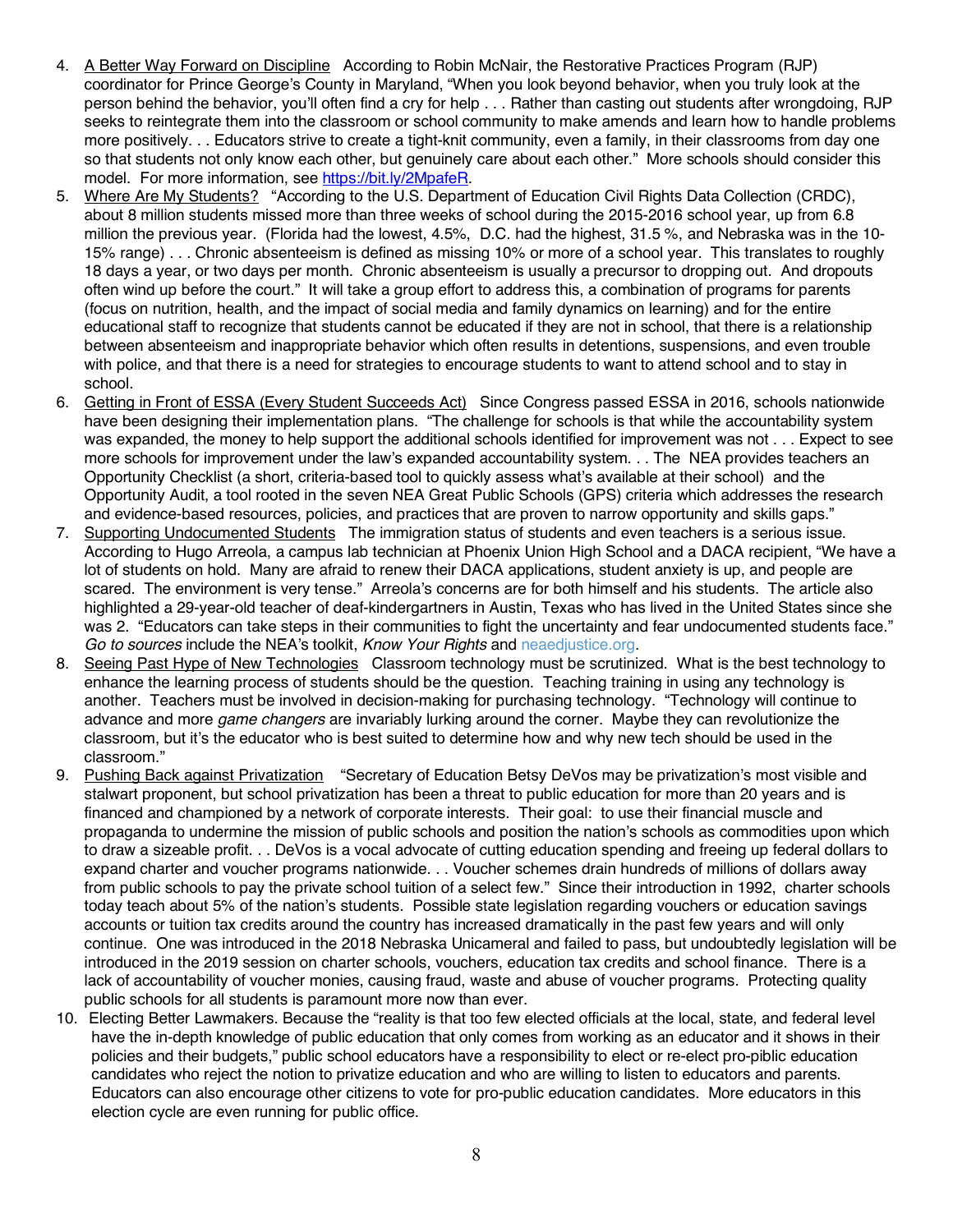|                                                                                                                                                  | <b>LEAGUE OF WOMEN VOTERS OF NEBRASKA</b><br>2017-2019                                                                                                                                                                                                                                                                                                                                                                  |
|--------------------------------------------------------------------------------------------------------------------------------------------------|-------------------------------------------------------------------------------------------------------------------------------------------------------------------------------------------------------------------------------------------------------------------------------------------------------------------------------------------------------------------------------------------------------------------------|
|                                                                                                                                                  | 4600 Valley Road, Suite 306, Lincoln, NE 68510, 402-475-1411<br>lwv-ne@inebraska.com; http://www.lwv-ne.org<br>Sharon R. Nemeth, Office Administrator                                                                                                                                                                                                                                                                   |
| <b>President:</b>                                                                                                                                | Sherry Miller, 341 South 52nd Street, Lincoln, NE 68510, 402-488-2568 kitty66hawk@gmail.com                                                                                                                                                                                                                                                                                                                             |
| <b>Vice Presidents:</b><br>[Action]*                                                                                                             | Darci Garcia, 15617 Rosewood Street, Apt #23, Omaha, NE 68139, 801-636-6476                                                                                                                                                                                                                                                                                                                                             |
| [Membership]                                                                                                                                     | Linda Duckworth, 16318 Valley Street, Omaha, NE 68130-2078, 402-932-4174 (h); 402-850-9804 (c)                                                                                                                                                                                                                                                                                                                          |
| Secretary:<br>Treasurer:                                                                                                                         | Mary Ann Sturek, 6379 South 95th Street, Omaha, NE 68127-4023, 402-592-8869masturek@q.com                                                                                                                                                                                                                                                                                                                               |
| <b>Directors (on Board):</b><br>[Education]*<br>[Health Care]<br>[Mental Health]<br>[Natural Resources]*<br>[Social Policy]*<br>[Voters Service] | Mary Ann Sturek, 6379 South 95th Street, Omaha, NE 68127-4023, 402-592-8869masturek@q.com<br>PhyllisSalyards, 1003 West 11 Street, Hastings, NE 68901-3830, 402-463-6395. hpsalyar@inebraska.com<br>Vacant<br>Janece Mollhoff, 2354 Euclid Street, Ashland, NE 68003, 402-871-8260wimollhoff@windstream.net<br>John Else, 835 Parkwood Ln, Omaha, NE 68132, 402-393-2050(h); 402-218-6910(c) elsejf@gmail.com<br>Vacant |
| Directors (off-Board):                                                                                                                           |                                                                                                                                                                                                                                                                                                                                                                                                                         |
| [Energy]<br>[Government]                                                                                                                         | Vacant<br>Jean Eileen Durgin-Clinchard, 638 North 25th Street, Lincoln, NE 68503, 402-435-3317                                                                                                                                                                                                                                                                                                                          |
| [Voter Editor]                                                                                                                                   | Annette Conser, 12410 Rose Lane, Omaha, NE 68154, 402-493-4810  annetteconser@cox.net                                                                                                                                                                                                                                                                                                                                   |
| <b>Nominating Committee:</b><br>Elected Chair:                                                                                                   | Katie Wadas Thalken, 1318 North 53rd Street, Omaha, NE 68132, 402-305-6705 (h); 402-280-5677 (w)                                                                                                                                                                                                                                                                                                                        |
| Appointed to<br>elected position:<br>Elected Member:<br>Board appointee:                                                                         | Paula Eurek, 8931 Whispering Wind Road, Lincoln, NE 68512, 402-420-7359  peurek@windstream.net<br>Amy McGaha, 1622 North 174th Street, Omaha, NE 68118, 417-592-0233 dramymcgaha@yahoo.com<br>John Else, 835 Parkwood Lane, Omaha, NE 68132, 402-393-2050 (h); 402-218-6910 (c)                                                                                                                                         |
| Board appointee:<br><b>Liaisons:</b>                                                                                                             | Janece Mollhoff, 2354 Euclid Street, Ashland, NE 68003, 402-871-8260wimollhoff@windstream.net                                                                                                                                                                                                                                                                                                                           |
| [Hastings]                                                                                                                                       | Phyllis Salyards, 1003 West 11th Street, Hastings, NE 68901-3830, 402-463-6395                                                                                                                                                                                                                                                                                                                                          |
| [Lincoln]<br>[Omaha]<br>[Seward]                                                                                                                 | Mary Boschult, 950 South 49th Street, Lincoln, NE, 68510-3807, 402-483-0415 mary4now@aol.com                                                                                                                                                                                                                                                                                                                            |
| <b>Local League Presidents:</b>                                                                                                                  |                                                                                                                                                                                                                                                                                                                                                                                                                         |
| [Hastings]                                                                                                                                       | Phyllis Salyards, 1003 West 11th Street, Hastings, NE 68901-3830, 402-463-6395<br>Judy Sandeen, 721 North Hastings Avenue, Hastings, NE 68901-4426, 402-462-2961                                                                                                                                                                                                                                                        |
| [Lincoln]<br>[Omaha]<br>[Seward]                                                                                                                 | Mary Boschult, 950 South 49th Street, Lincoln, NE 68510-3807, 402-483-0415mary4now@aol.com<br>Ellen Beck**, 2325 Star Street, Seward, NE 68434, 402-646-9112  Ellen Beck77@gmail.com                                                                                                                                                                                                                                    |
| <b>Education Fund Board:</b>                                                                                                                     | Sherry Miller, Chair; Mary Ann Sturek, Secretary; Kate High, Treasurer, Ellen Beck, Linda Duckworth (contact info above)                                                                                                                                                                                                                                                                                                |
| LWVUS Liaison to Nebraska: Melissa Currence, 3648 Bellecrest Avenue, Cincinnati, OH 45208, 513-535-3242                                          |                                                                                                                                                                                                                                                                                                                                                                                                                         |
|                                                                                                                                                  | MLD State Coordinator: Joanna Lindberg, 1618 South 141st Avenue Circle, Omaha, NE 68144-1003, 402-330-1192                                                                                                                                                                                                                                                                                                              |
|                                                                                                                                                  | Parliamentarian: Caroline Sedlacek***, 14839 Camden Court Omaha, NE 68116, 402-451-5770 (h), 402-493-4444 Ext 109 (w)                                                                                                                                                                                                                                                                                                   |
|                                                                                                                                                  | *Committee included; **Chair, Budget-Finance and Endowment Fund Committees; ***Chair, Bylaws Committee<br>08/01/18                                                                                                                                                                                                                                                                                                      |